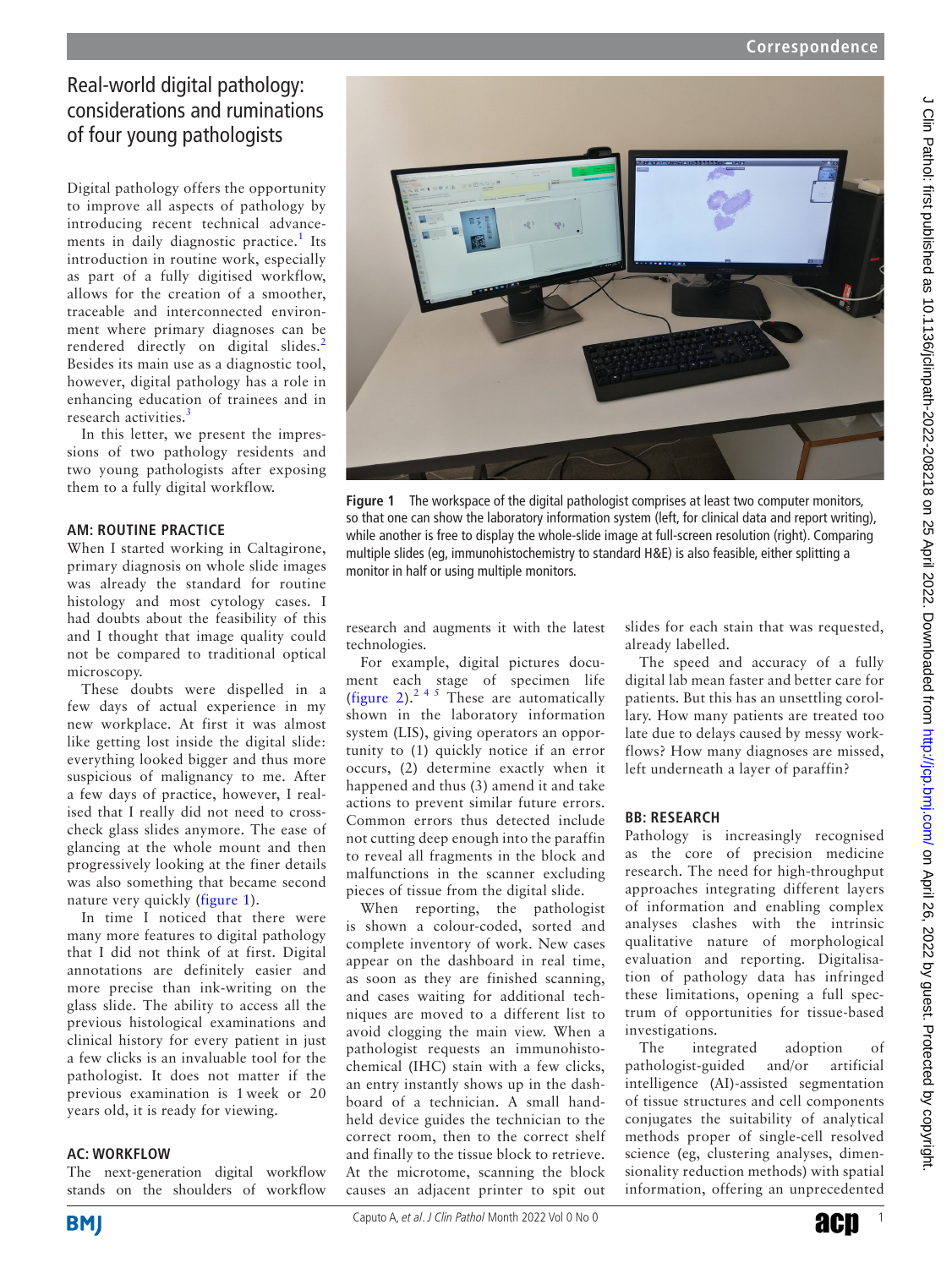

**Figure 2** Pictures documenting the life of a specimen in a digital pathology lab. In the grossing room, a digital camera takes pictures of the specimen to document the grossing procedure. Similarly, prior to closing the lid, the filled cassettes are also photographed by a dedicated device (left). Later, these pictures are joined by those of the paraffin surface after microtome sectioning (middle), by the slide macroimage after scanning (right) and of course by the whole-slide image.

<span id="page-1-0"></span>level of insight into the biology of normal and diseased tissues.<sup>[6](#page-2-3)</sup>

High-resolution tissue imaging based on new generation slide scanners further extends the inference of pieces of information beyond the quantitative analysis of cell morphotype/phenotype and cell–cell or cell–contexture interactions, opening a window over topographic organisation of nuclear content and related mechanobiology.

The possibility to exploit in situ transcriptional analyses to discover and validate the correspondence between emerging digital patterns and the underlying molecular networks represents the current edge of tissue-driven research, with genome-level assays making their

| Case-based questions for residents                                           |
|------------------------------------------------------------------------------|
| The signet ring threat                                                       |
| Lets test what did you learn from the signet ring gastric cancer case shared |
|                                                                              |
| Which structure should be infiltrated to consider invasive a gastric cancer? |
| Muscularis mucosae                                                           |
| Muscularis propria                                                           |
| Lamina propria                                                               |
| Submucosa                                                                    |
|                                                                              |
| What is the most likely gene mutated in signet ring cell gastric carcinoma?  |

<span id="page-1-1"></span>**Figure 3** Collections of whole-slide images can be shared with trainees together with an accompanying questionnaire to stimulate thinking, enhance retention and simulate application of knowledge to real-world scenarios.

way into the field. $8$  In the scenario of such a multiomics harmonisation—now including what we can identify as pathomics—preanalytical phases and quality controls of surgical pathology lab best practices represent the cornerstones. The confluence of mergeable digital pathology data into repositories for proper comparison and data analysis routines will likely represent the bottleneck of pathomics in the forthcoming years, when tissue-driven research will face the rapid refinement of tissue-based molecular/genetics methods and the exponential increase in the availability of digital pathology platforms.

#### **FG: EDUCATION**

As a first-year pathology resident, who had only previously visited 'traditional analogue working' pathology departments, experiencing a fully digitised pathology environment for the first time felt like being projected many years into the future. In this setting, digital pathology acted as a second term of comparison that encouraged me to better understand the shortcomings and the potential points of improvement of the 'traditional working' practice, in the face of a growingly demanding modern world.

From the educational point of view of a trainee, a whole-slide image (WSI) on screen is a valuable substitute for a multiviewing microscope, and it is indispensable in scenarios where no such microscopes are available. As a trainee, I could be assigned a series of cases to study on my own at my computer workstation and leave notes directly on the virtual slide whenever I encountered parts of it that left me puzzled. A senior pathologist could later review my annotations and provide me with a targeted clarification. Additionally, without the constraint of a physical glass slide and a microscope, challenging cases of educational interest could be shared digitally and be viewed at different workstations, even simultaneously, no matter the geographical distance, creating a flexible and interconnected training environment.

Despite all these potential contributions, digital pathology is still not widely recognised at the academic level to the point of being made a consistent part of the training course of pathology trainees. No formal teaching sessions on virtual microscopy are generally provided to improve diagnostic decision analysis with WSI, and little opportunity is given to show digital pathology as a valid alternative to the classical workflow. Perhaps, promoting a wider introduction to digital pathology